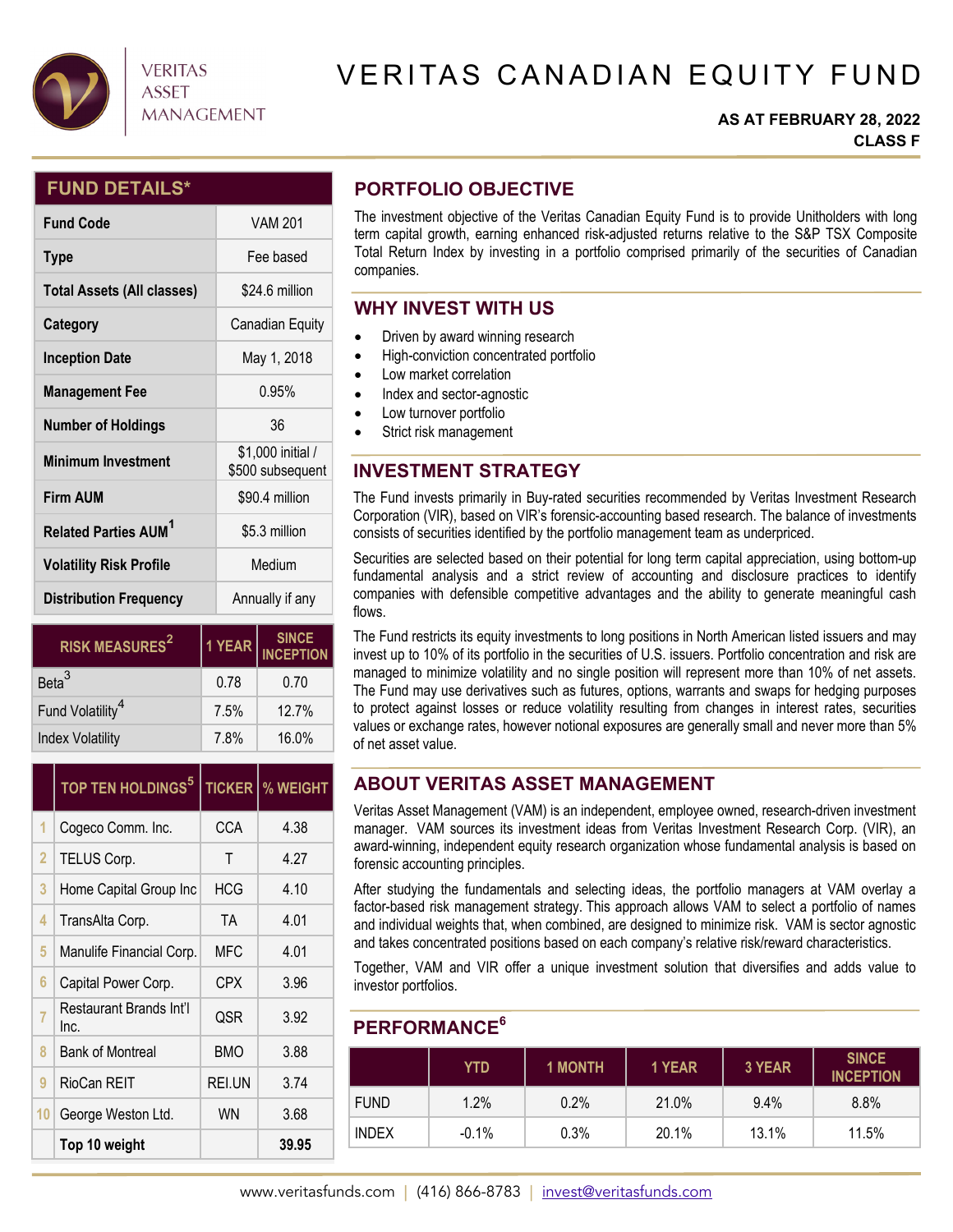

# VERITAS CANADIAN EQUITY FUND

#### **AS AT FEBRUARY 28, 2022 CLASS F**

Class F units of the Veritas Canadian Equity Fund generated a 0.2% return in February, slightly ahead of a negative 0.3 return for the S&P/TSX Composite. Year-to-date the fund has returned 1.2% versus a negative 0.1 return for the S&P/TSX.

The Fund's position in **RioCan Real Estate Investment Trust (TSX: REI-UN)** was the top contributor to fund performance in February as the company beat Q4 earnings and raised its dividend 6%. **REI's** occupancy rose to a very healthy 97%, with same-property Net Operating Income (NOI) rising 3.4% in 2021. In our view, **REI** continues to trade at a discount considering its 1.5 million square feet of properties under development.

The second-best contributor to Fund performance in February was **Enerplus Corporation (NYSE, TSX: ERF)**. With Russian sanctions and a tight crude market, oil prices continue to rise, benefitting **ERF'**s unique set of shale and enhanced recovery plays. With a capital budget of up to \$430 million, **ERF** expects to grow its production by 4% to 9% in 2022 and generate \$500+ million in free cash flow (US\$75 WTI/US\$4 HH gas).

Our goal is to buy the best companies in sectors where we identify positive investment catalysts, while avoiding poorly positioned companies and industry headwinds in sectors where we identify investment risks. We evaluate companies based on balance sheet strength; free cash flow sustainability; transparent financial reporting and governance; as well as the ability to endure periods of economic weakness.

## **PERFORMANCE COMMENTARY <sup>7</sup>**



### **SECTOR ALLOCATIONS<sup>8</sup>**